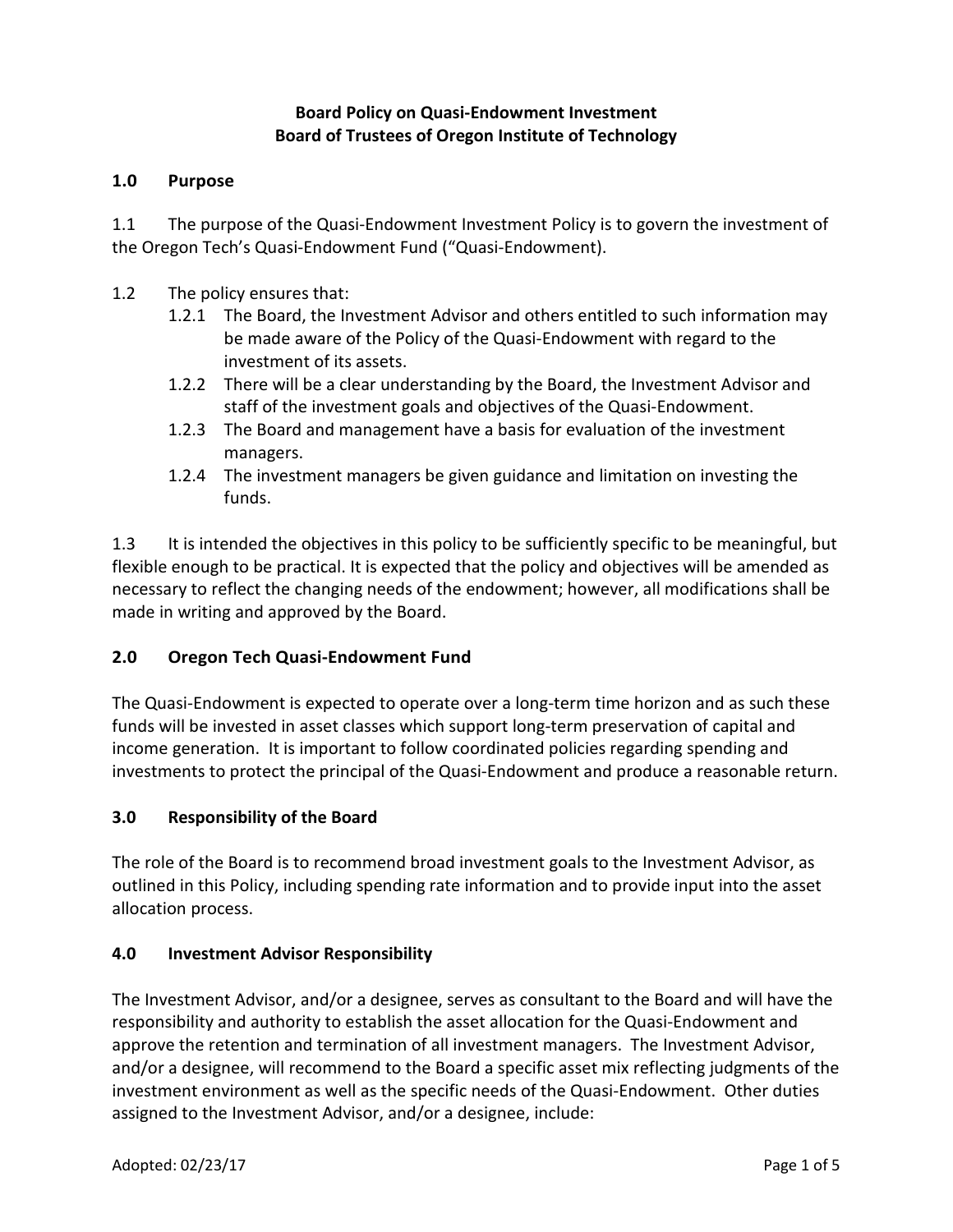- Recommending professional investment managers;
- Negotiating and/or monitoring Quasi-Endowment investment expenses;
- Monitoring investment managers, on an ongoing basis;
- Assuring proper custody of the investments; and
- Reporting to the Board, on a quarterly basis, the Quasi-Endowment's investment results, its composition and any other information the Board may request.

### **5.0 Spending Policy**

The amount of Quasi-Endowment available for spending (distribution) is 4% per year unless otherwise authorized by action of the Board. These funds are to be transferred on a yearly basis to the General Fund of the University.

#### **6.0 Investment Policy Guidelines**

6.1. Asset Allocation

The most important component of an investment strategy is the allocation among the various classes of securities available to the Quasi-Endowment. The Investment Advisor, in consultation with the Board, will establish the target asset allocation for the investments that will mostly likely achieve the investment goals of the Quasi-Endowment.

6.1.1 The risk/return profile shall be maintained by establishing the following longterm "target" strategic asset allocations:

| Asset Class  | <u>Policy</u> | Target | Benchmark     |
|--------------|---------------|--------|---------------|
| Fixed Income | 100%          | 100%   | See Exhibit A |
| Cash         | $0 - 3%$      | 0%     | 91 Day T-Bill |

#### 6.2 Investment Time Horizon

- 6.2.1 In making investment strategy decisions for the Quasi-Endowment, the focus shall be on a long-term investment horizon that encompasses a complete business cycle (usually three to five years). An interim evaluation will be performed by the Investment Advisor, and/or a designee, if a significant change in fees, manager personnel, investment strategy or manager ownership occurs.
- 6.2.2 While the quantitative assessment of managerial competence will be measured over a complete market cycle, the Board anticipates that the Investment Advisor will make period qualitative assessments as well. Specific qualitative factors considered by the Investment Advisor may include, but are not limited to, fundamental changes in the manager's investment philosophy, changes in the manager's organizational structure, financial condition and personnel, and any changes, relative to peers, in a manager's fee structure.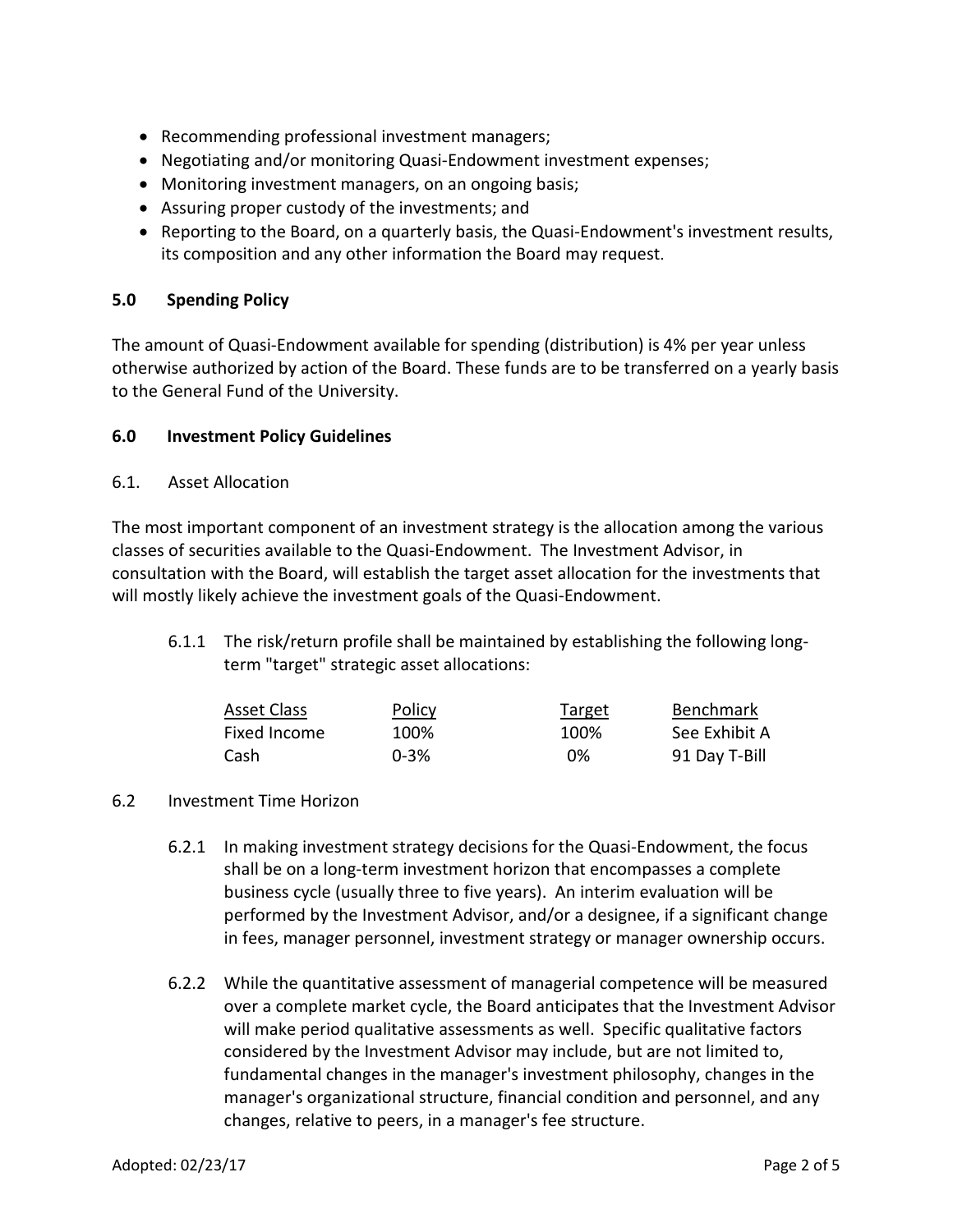## **7.0 Prudence and Ethical Standards**

# 7.1 Prudence

All participants in the investment process shall act responsibly. The standard of prudence to be applied by the Board, the Investment Advisor, selected designees, Oregon Tech staff and external service providers shall be the "prudent investor" rule, which states: "Investments shall be invested and the investments managed as a prudent investor would do, under the circumstances then prevailing and in light of the purposes, terms, distribution requirements and laws governing each investment fund."

## 7.2 Ethics and Conflicts of Interest

Board members, Investment Advisory staff, selected designees, Oregon Tech staff and external service providers involved in the investment process shall refrain from personal business activity that could conflict with the proper execution and management of the investment program or that could impair their ability to make impartial decisions. These parties are required to reveal all relationships that could create or appear to create a conflict of interest in their unbiased involvement in the investment process.

### **8.0 Investment Objectives**

The investment objective of the Quasi-Endowment is to seek consistency of investment return with emphasis on capital preservation and maintenance of purchasing power over long periods of time, notwithstanding Board authorized distributions. In keeping with the performance goals included in the Policy, achievement of this objective shall be done in a manner that, over a long-term planning horizon, will meet the spending rate established by the Board (under Section 5).

### **9.0 Manager(s) Responsibilities**

- 9.1 Legal Compliance
	- 9.1.1 The investment manager(s) is (are) responsible for strict compliance with the provisions of their investment management agreement.
- 9.2 Authority of Investment Manager(s) in the Managed Accounts
	- 9.2.1 Subject to the terms and conditions of this Policy and the investment management agreement, manager(s) shall have full discretionary authority to direct investments of assets in the managed accounts. The Investment Advisor, and/or a designee, will recommend changes to this Policy when the advisor(s) views any part of this Policy to be inconsistent with overall market, economic conditions, or investment policies.
	- 9.2.2 The Investment Advisor directs all managers to vote proxies and to vote them in the best economic interest of the Quasi-Endowment. When requested,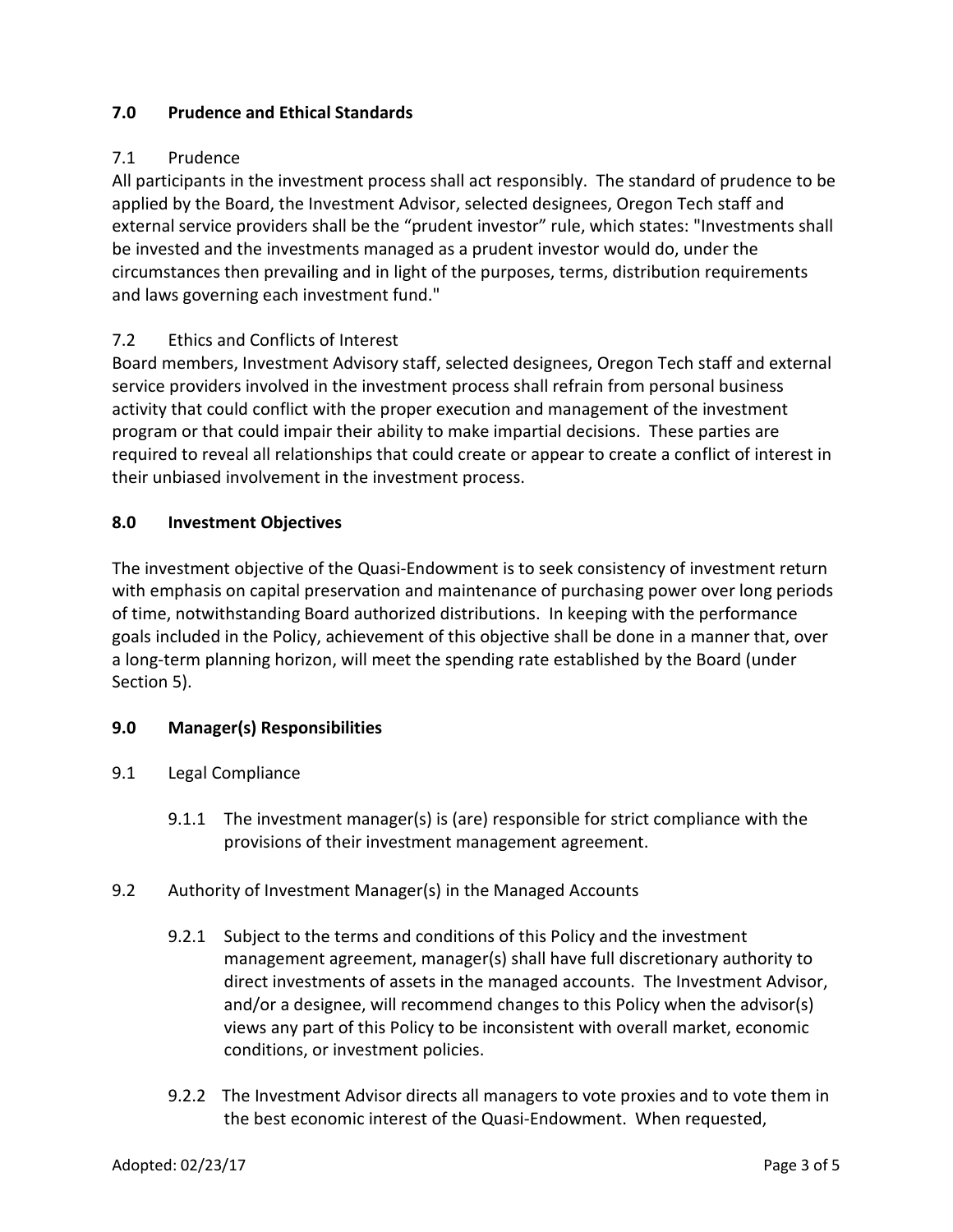managers will report to the Investment Advisor regarding how proxies were voted.

9.2.3 Meetings between Quasi-Endowment managers and the Investment Advisor will occur consistent with the policies established for the Investment Advisor's other managers, to discuss items including, but not limited to, the manager's performance, outlook, and investment decision process.

## **10.0 Reporting Requirements**

10.1 Investment results will be regularly monitored by the Investment Advisor, selected designees and Oregon Tech staff.

10.2 A representative of the Investment Advisor, and/or a designee, shall report investment results, or other information, to the Board no less frequently than annually, if requested. Any material non-compliance with the Investment Policy, Guidelines and Objectives of the Quasi-Endowment or with the investment management agreement will be reported to the Board immediately.

### **11.0 Investment Guidelines**

11.1 Cash: The Quasi-Endowment shall maintain minimal cash, consistent with short-term requirements. Short term cash will be invested in a liquid cash equivalent investment.

11.2 Fixed Income: Fixed-income securities, for purposes of these guidelines, shall mean the Oregon Short-Term Fund, Oregon Intermediate-Term Pool, Public University Fund or individual securities of mutual funds with similar characteristics.

11.3 Performance: Performance expectations for each of the asset classes are described in Exhibit A.

# **12.0 Asset Custody and Securities Lending**

Custodial responsibility for all securities is to be determined by the Board or its designee(s).

### **13.0 Conclusion**

Implementation of this Policy, including investment manager selection, shall be the responsibility of the Investment Advisor, subject to the necessary approvals from the Board.

This Policy shall be reviewed by the Board at least every two years.